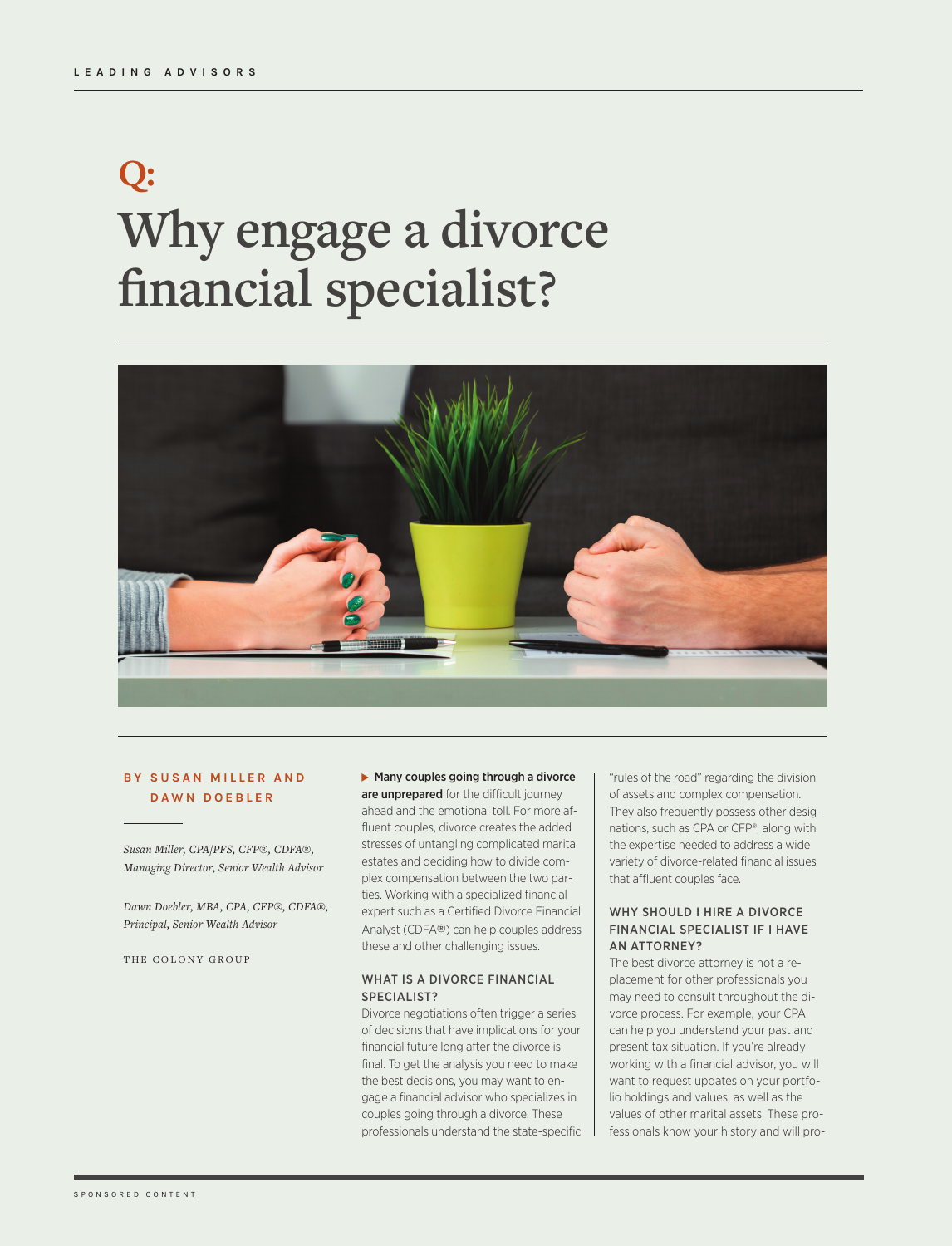vide the data required in the early phases of divorce proceedings.

But a divorce financial specialist goes deeper, analyzing your financial situation and identifying settlement options. Examples include dividing assets, income, closely held business interests and private equity holdings. This specialist also can suggest what to do with the marital home, often one of the most contentious and emotional decisions in a divorce.

### HOW DO DIVORCE FINANCIAL SPECIALISTS OPERATE AS PART OF THE DIVORCE TEAM?

A divorce financial specialist can work with the couple as a neutral party if the couple is mediating the divorce or in a collaborative divorce process. A specialist can also work with just one of the parties, which is especially helpful if one spouse is less savvy about the family's finances.

When disagreements prevent a couple from reaching a resolution, financial experts with a specialized practice may be called upon to provide expert testimony. Matters such as business valuation, tax impacts of settlement options and analysis of forensic accounting data are frequently beyond the scope of a divorce attorney and may require input from this type of financial expert.

#### CAN A DIVORCE FINANCIAL SPECIALIST HELP ME UNDERSTAND WHAT MY FINANCIAL SITUATION MIGHT LOOK LIKE AFTER THE DIVORCE?

Yes. A divorce financial specialist can prepare projections based on various settlement options to help you gain insight into your financial future. Once the divorce is final, these specialists can be a valuable resource in helping you adjust to a new financial landscape. For instance, they can assist with arranging payment of estimated taxes, overseeing the actual division of assets, and setting up a system to track shared child-related costs. You will also want to understand your cash flow in order to develop a financial plan that rebuilds your wealth over time.

Divorce proceedings trigger a deep dive into the family's finances, and often it's the first time either party has actively engaged in the details of their money. A good divorce financial specialist can provide expertise and guidance

"Divorce negotiations often trigger a series of decisions that have implications for your financial future long after the divorce is final."

through the negotiation process while educating you along the way. The proper analysis and education may lead to improved overall financial results for

both spouses after taxes. You will also gain a better understanding of how your wealth will be affected during and after the divorce.  $\bullet$ 

#### **ABOUT THE COLONY GROUP**



**The Colony Group is an independent, fee-only financial advisory firm that seeks to provide peace of mind to clients.**  With origins going back 30 years, the team of trusted experts delivers objective financial advice, striving to provide clients with the highest level of personalized service. The Colony Group works

with high net worth individuals and families, corporate executives, business owners, athletes, professionals, entertainers, entrepreneurs, and institutions, providing deep expertise that goes beyond investment management. The firm's clients have access to a full suite of investmentmanagement, institutional-consulting and financial-advisory services, including tax, estate, retirement and philanthropic planning, asset allocation and cash and risk management.

#### **EXPERTISE**



 thecolonygroup.com | smiller@thecolonygroup.com | 781-239-9996 California | Colorado | Florida | Maryland | Massachusetts | New Hampshire | New York | Virginia